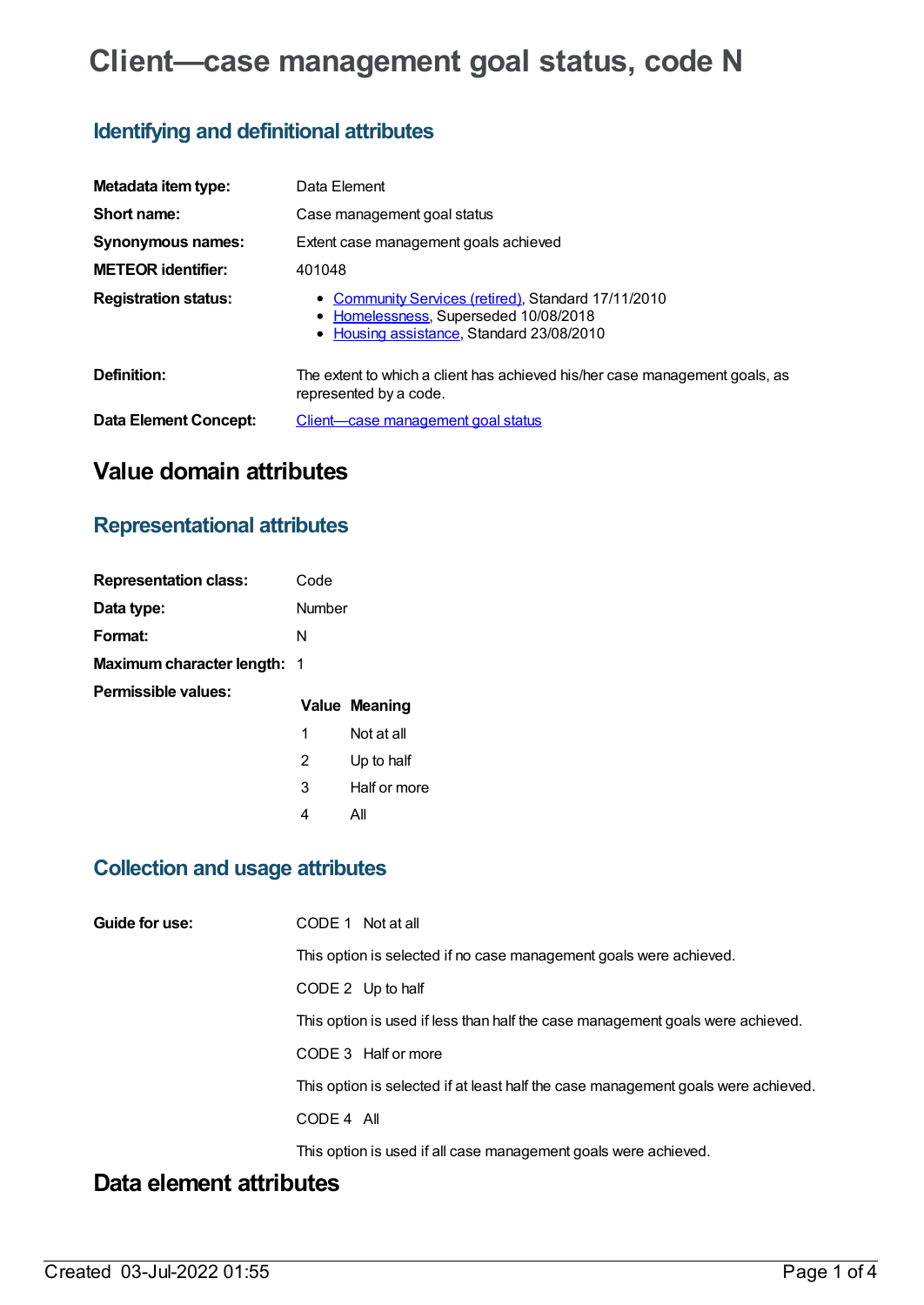### **Collection and usage attributes**

| <b>Collection methods:</b> | The permissible values for this data element are used to form the response<br>categories to the question:                                                                     |
|----------------------------|-------------------------------------------------------------------------------------------------------------------------------------------------------------------------------|
|                            | "To what extent does the case worker think the client has achieved their goals over<br>the past reporting period?"                                                            |
| Comments:                  | This item is answered from the perspective of the agency worker. It is answered at<br>the end of a reporting period as to whether the case management goals were<br>achieved. |

### **Source and reference attributes**

**Submitting organisation:** Australian Institute of Health and Welfare

### **Relational attributes**

| <b>Related metadata</b><br>references:                      | Has been superseded by Client-case management goal status, code N                                                                         |
|-------------------------------------------------------------|-------------------------------------------------------------------------------------------------------------------------------------------|
|                                                             | • Homelessness, Standard 10/08/2018                                                                                                       |
|                                                             | Supersedes Client-case management plan goal status, code N                                                                                |
|                                                             | • Community Services (retired), Superseded 02/11/2010                                                                                     |
|                                                             | See also Client-case management plan indicator, yes/no code N                                                                             |
|                                                             | • Community Services (retired), Standard 29/04/2006<br>• Homelessness, Superseded 10/08/2018<br>• Housing assistance, Standard 23/08/2010 |
|                                                             | See also Client-reason case management plan does not exist, code N                                                                        |
|                                                             | • Community Services (retired), Standard 17/11/2010<br>• Homelessness, Superseded 10/08/2018<br>• Housing assistance, Standard 23/08/2010 |
|                                                             | See also Client-reason case management plan does not exist, text [A(50)]                                                                  |
|                                                             | • Community Services (retired), Standard 19/09/2013<br>• Homelessness, Superseded 10/08/2018<br>• Housing assistance, Standard 01/05/2013 |
| <b>Implementation in Data Set</b><br><b>Specifications:</b> | Specialist Homelessness Services NMDS 2011Homelessness, Superseded<br>01/05/2013<br>Housing assistance, Superseded 01/05/2013             |
|                                                             | Implementation start date: 01/07/2011                                                                                                     |
|                                                             | <b>Conditional obligation:</b>                                                                                                            |
|                                                             | Information is recorded for this data item for each reporting period, ie each<br>calendar month.                                          |
|                                                             |                                                                                                                                           |
|                                                             | Canadalist Legenhannennen Camisen NNJDO 0040 401 legenhannennen. Cumanen                                                                  |

Specialist [Homelessness](https://meteor.aihw.gov.au/content/508954) Services NMDS 2012-1[3Homelessness](https://meteor.aihw.gov.au/RegistrationAuthority/14), Superseded 01/05/2013 Housing [assistance](https://meteor.aihw.gov.au/RegistrationAuthority/11), Superseded 01/05/2013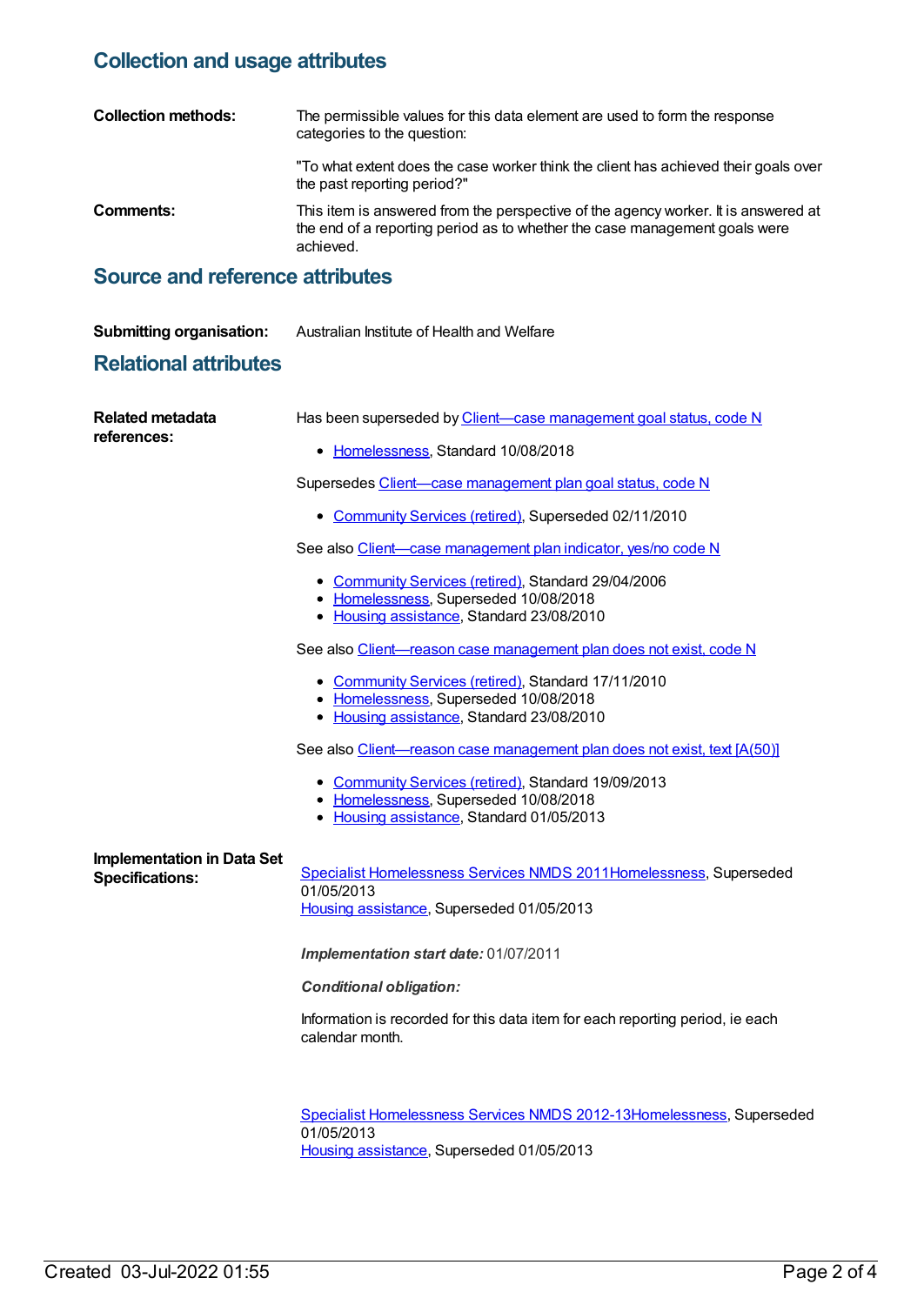#### *Implementation start date:* 01/07/2012

*Implementation end date:* 30/06/2013

#### *Conditional obligation:*

Information is recorded for this data item for each reporting period, ie each calendar month.

Specialist [Homelessness](https://meteor.aihw.gov.au/content/505626) Services NMDS 2013-1[4Homelessness](https://meteor.aihw.gov.au/RegistrationAuthority/14), Superseded 26/08/2014 Housing [assistance](https://meteor.aihw.gov.au/RegistrationAuthority/11), Superseded 26/08/2014

*Implementation start date:* 01/07/2013

*Implementation end date:* 30/06/2014

*Conditional obligation:*

Conditional on YES (CODE 1) response to Client—case management plan indicator, yes/no code.

*DSS specific information:*

In the Specialist Homelessness Services NMDS, this data element is collected at the end of each reporting period, ie each calendar month.

Specialist [Homelessness](https://meteor.aihw.gov.au/content/581255) Services NMDS 2014-1[5Homelessness](https://meteor.aihw.gov.au/RegistrationAuthority/14), Superseded 24/11/2016 Housing [assistance](https://meteor.aihw.gov.au/RegistrationAuthority/11), Superseded 24/11/2016

*Implementation start date:* 01/07/2014

*Implementation end date:* 30/06/2015

*Conditional obligation:*

Conditional on YES (CODE 1) response to Client—case management plan indicator, yes/no code.

*DSS specific information:*

In the Specialist Homelessness Services NMDS, this data element is collected at the end of each reporting period, ie each calendar month.

Specialist [Homelessness](https://meteor.aihw.gov.au/content/658005) Services NMDS 2015-1[7Homelessness](https://meteor.aihw.gov.au/RegistrationAuthority/14), Superseded 24/11/2016